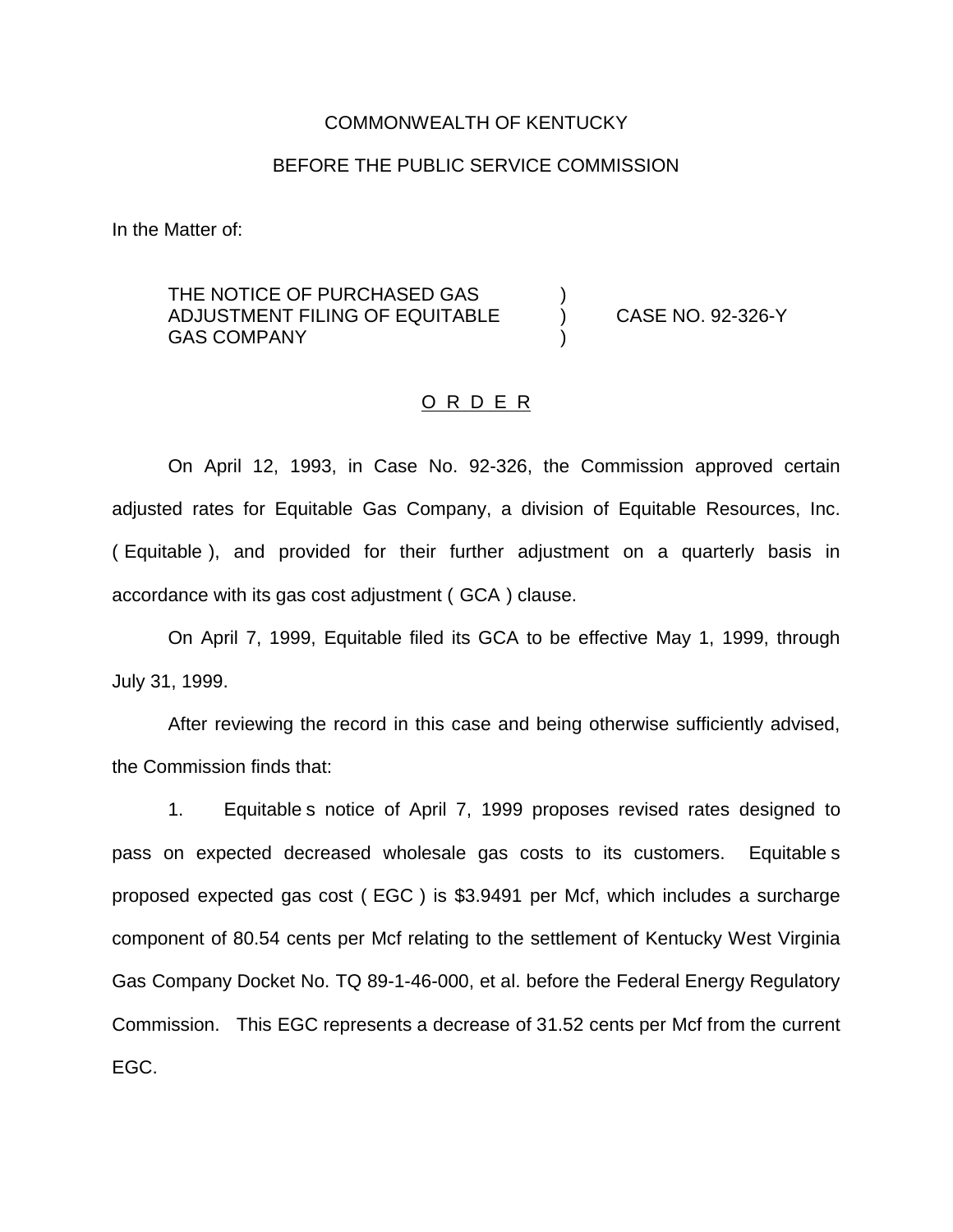2. Equitable s notice of April 7, 1999 set out a current quarter actual adjustment ( AA ) of (43.49) cents per Mcf to return over-recovered gas cost from November and December 1998 and January 1999. Equitable s total AA of (72.52) cents per Mcf reflects the current over-recovery as well as over- and under-recoveries from previous quarters, and represents a 33.88 cent per Mcf decrease from the previous total AA.

3. Equitable s notice set out a current quarter balancing adjustment ( BA ) of (.13) cents per Mcf. Equitable s total BA is 11.68 cents per Mcf, and represents a 1.12 cent per Mcf increase from the previous total BA.

4. These adjustments produce a revised gas cost recovery ( GCR ) rate of \$3.3407 per Mcf, 64.28 cents per Mcf less than its prior GCR rate of \$3.9835 per Mcf.

5. The rate adjustment in the Appendix to this Order is fair, just, and reasonable, in the public interest, and should be effective for final meter readings on and after May 1, 1999.

IT IS THEREFORE ORDERED that:

1. The rates in the Appendix to this Order are fair, just, and reasonable and are effective for final meter readings on and after May 1, 1999.

2. Within 30 days of the date of this Order, Equitable shall file with this Commission its revised tariffs setting out the rates authorized herein.

Done at Frankfort, Kentucky, this

ATTEST: By the Commission

Executive Director

\_\_\_\_\_\_\_\_\_\_\_\_\_\_\_\_\_\_\_\_\_\_\_